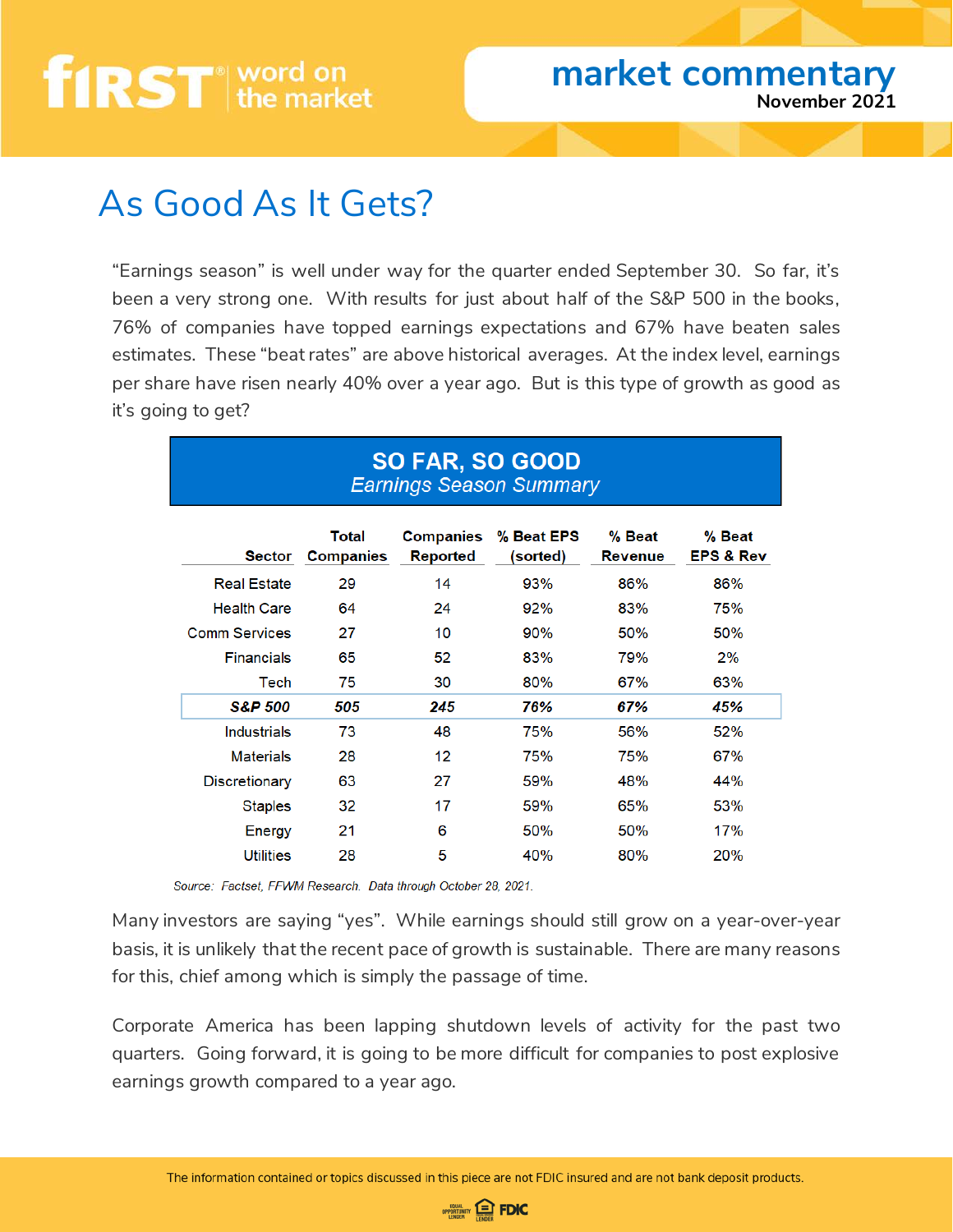Also factoring into the slowing pace of earnings growth is that inflationary pressures, brought about by supply shortages and logistical bottlenecks, are building in the system.

The following chart illustrates how many times the terms "inflation" (bars) and "shortages" (line) have been mentioned in post-earnings conference calls for S&P 500 companies. While mentions of "inflation" similarly spiked in 2018, "shortages" has been mentioned at a record pace.



Source: Strategas, Bloomberg Transcript Analyzer for S&P 500 companies

What this chart highlights is how central inflation has become to the economic debate. For months, the Federal Reserve has insisted that inflationary pressures are "transitory" and will fade as the economy fully reopens. However, Fed officials never specifically defined what "transitory" meant, and now investors are beginning to question if inflation is going to hang around longer than expected.

From our vantage point, there are two forces driving the current rise in inflation. One force is widespread supply shortages caused by logistical bottlenecks. These shortages have caused costs to rise throughout the supply chain for many companies and industries. While this could result in price increases for the end consumer, these price increases are unlikely to persist in the future.

The information contained or topics discussed in this piece are not FDIC insured and are not bank deposit products.

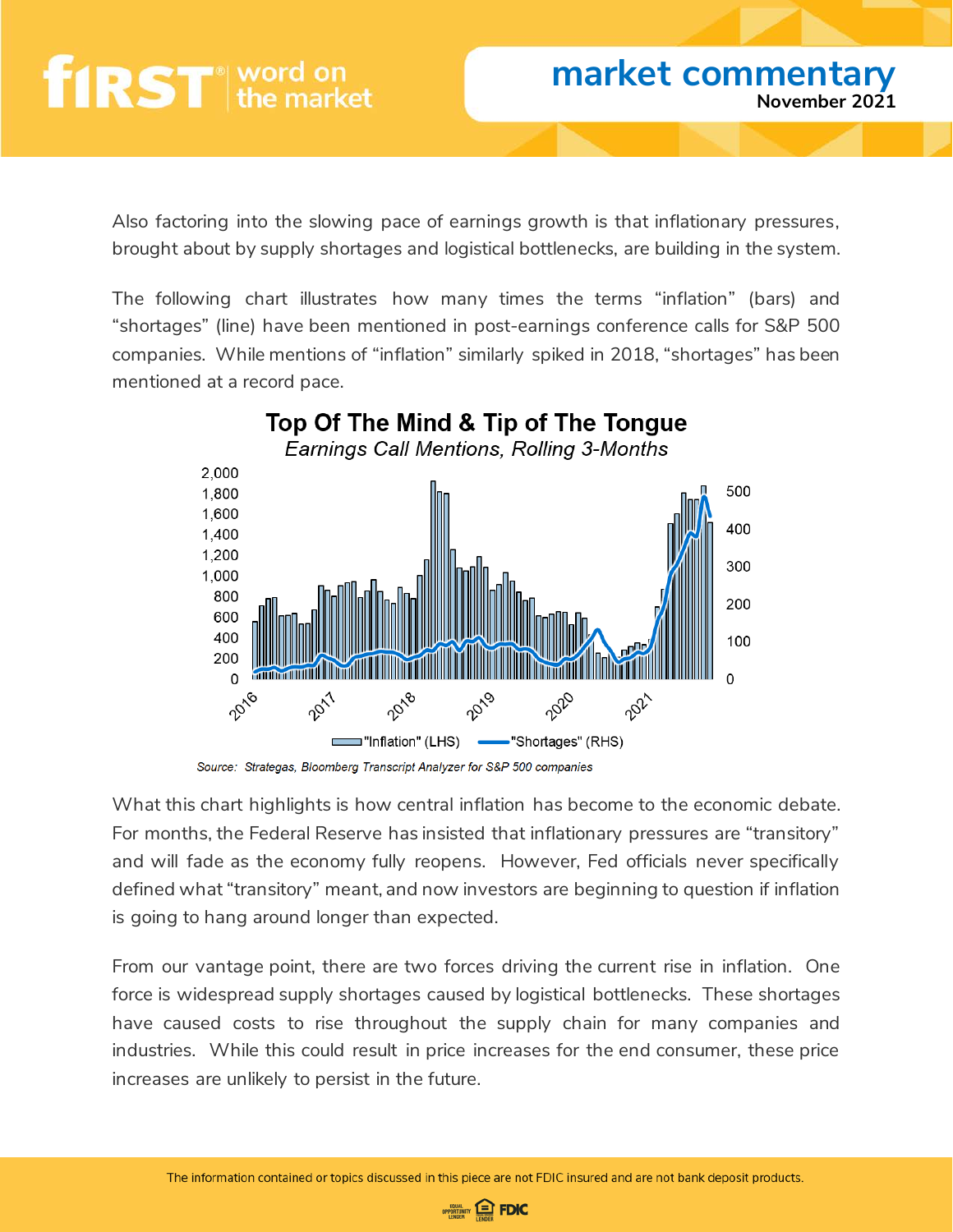The other factor driving inflation higher is a labor shortage across many industries. Predicting how long these shortages will last is much more difficult. According to the Labor Department's most recent report, wages in the third quarter rose 4.2% from a year ago – the highest rate of increase since 1990.

These gains have been most acute in the leisure and hospitality industries (+7.6%), where labor makes up a relatively larger share of overall costs. Restaurant prices have increased 6.8% over the past year, the fastest rate since 1981 according to Labor Department data. For McDonald's company-owned restaurants, wages are up an average of 15% over last year.

The key debate for policy makers is how these two pressure points will resolve themselves. It is conceivable that price increases caused by supply shortages / rising transportation expenses / higher energy costs will work themselves out in fairly short order, assuming the economic impact of the pandemic continues to lessen. Wage pressures, however, could prove to be more problematic if workers don't return to the workforce. A continual shortage of eligible workers could generate an inflationary spiral, which would come at a bad time considering that corporate profit growth is slowing and US Gross Domestic Product only increased at an inflation-adjusted 2.0% rate in the third quarter.

All of this puts the Federal Reserve in a pickle. On the one hand, the Fed has already expressed a desire to begin "tapering" its monthly bond purchases by the end of this year, so that the "quantitative easing" program will be wrapped up by the middle of 2022. At that point, according to officials, the Fed would consider raising its benchmark Fed Funds Rate.

The market, however, has different ideas. As you can see in the chart on the next page, investors are predicting a much more aggressive Fed – perhaps as a result of inflation that turns out to be more persistent than the "transitory" variety that the Fed had been expecting.

The information contained or topics discussed in this piece are not FDIC insured and are not bank deposit products.

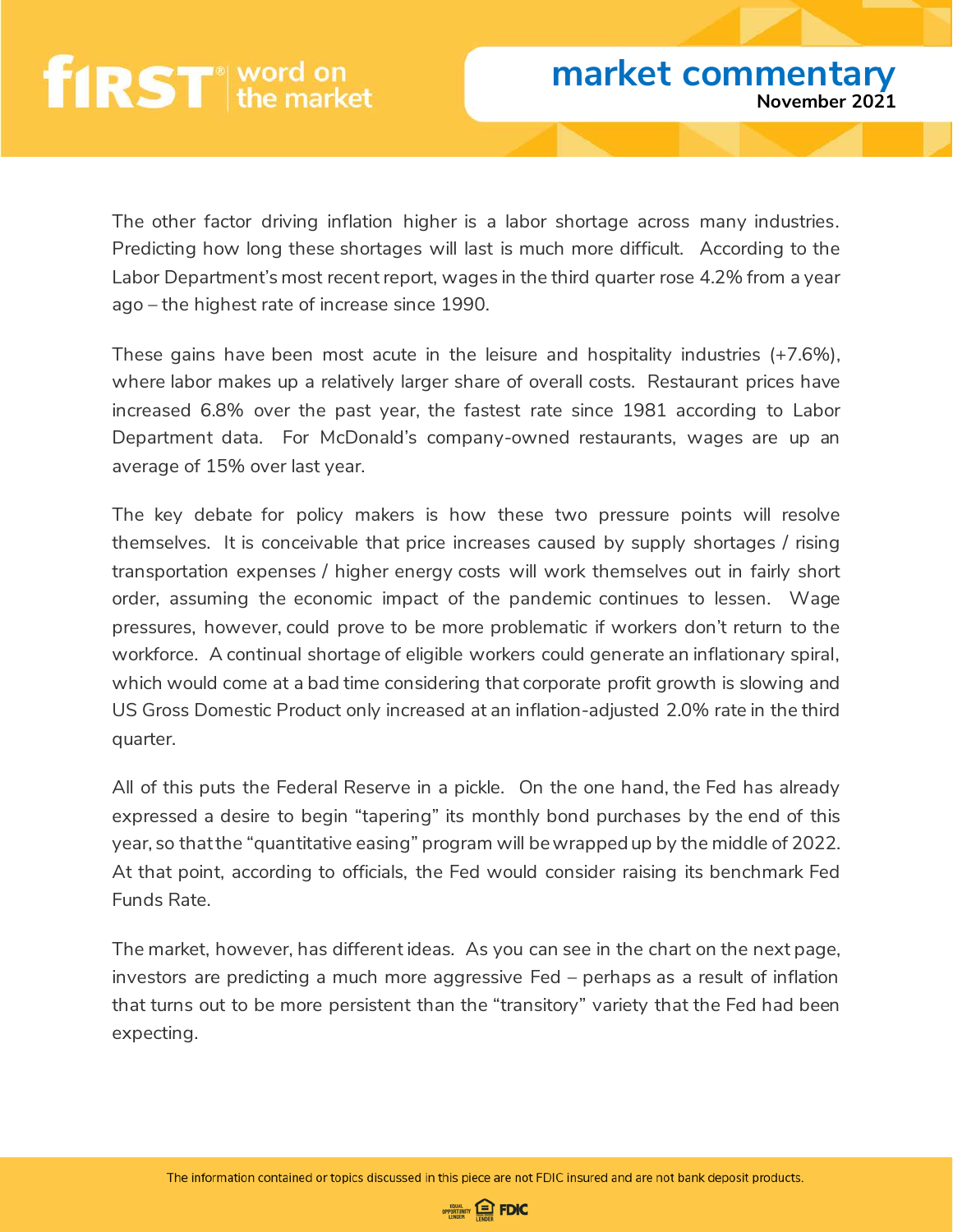# first word

#### **market commentary November 2021**

Depicted at right is the market-implied Fed Funds Rate for the next several Federal Reserve meeting dates (along the horizontal axis). The bars represent the market's best bet as to what the Fed's benchmark rate will be when those meetings wrap up. As you can see, over the past few months the market has been ramping up



expectations for a more aggressive Fed. In fact, investors are now expecting the Fed to implement two 0.25% rate hikes twelve months from now.

This disconnect between Fed rhetoric and market expectations is what has Fed officials in a bind – and Federal Reserve Chair Jerome Powell is shouldering much of the responsibility to navigate the situation. If Powell pushes back on rising expectations too hard, inflation expectations could become unhinged and doubts about the Fed's ability to effectively control the situation will set in. On the other hand, if Powell doesn't push back at all, short interest rates could become unsettled as investors begin to price in earlier and more aggressive monetary policy tightening.

Potentially complicating things further is the fact that Powell's term as Federal Reserve Chair is set to run out early next year. Typically this close to the deadline, The President would have nominated someone for the post to allow the Senate to vet and confirm the candidate. The longer the Biden administration waits to present a candidate, the greater the uncertainty among investors. And as we've said before, investors hate uncertainty.

While the heightened focus on the Fed might be relatively new, our outlook and client positioning are largely consistent with where we've been. We continue to believe that the macroeconomic picture is one of higher growth and inflation. This "reflationary" environment has historically benefitted cyclical "value" stocks which should lead the

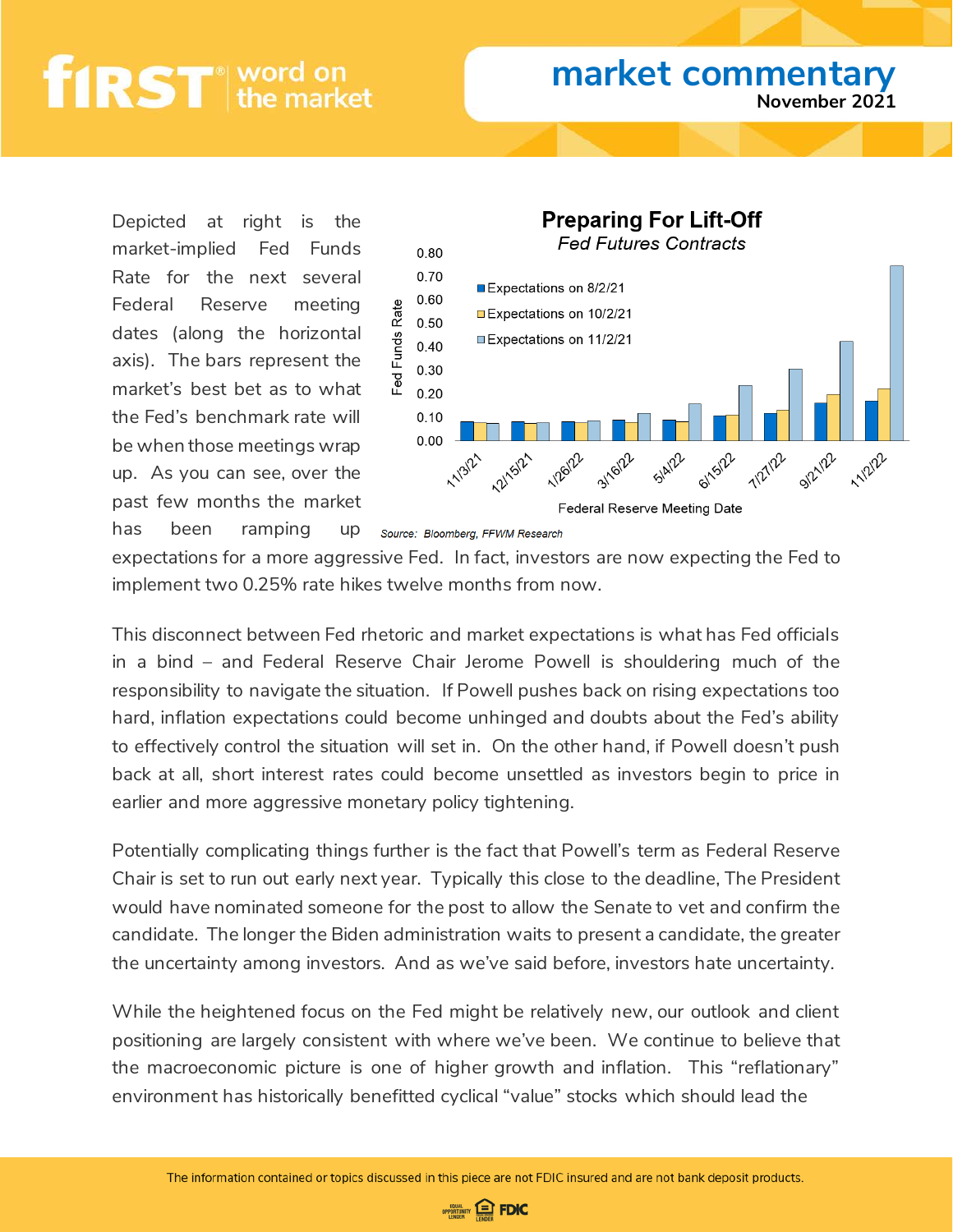market higher from here, though with the potential for some volatility along the way. In preparation, we recently trimmed our overweight allocations to riskier areas of the market in order to manage total portfolio volatility. Overall though, our client portfolios maintain their cyclical orientation.

Within equities, we previously increased our clients' exposure to larger, more developed international markets. We've continue to favor smaller companies in the US and have added targeted exposure to more cyclical and higher quality areas of the US large cap space. The recent rise in interest rates has caused these areas of the market to outperform on a relative basis over the near term. This just reinforces our position that cyclical "value" stocks should benefit more than expensive "growth" stocks.

In the fixed income area, we remain focused on more credit-sensitive securities (with less exposure to the more cyclical areas of the market) with shorter maturities as a hedge against potentially rising interest rates. Within the alternative market segments, we continue to emphasize "real assets" (think commodities and real estate) as a hedge against the potential for higher inflation. We have also maintained our exposure to the diversified alternative sector as a hedge against potential market volatility.